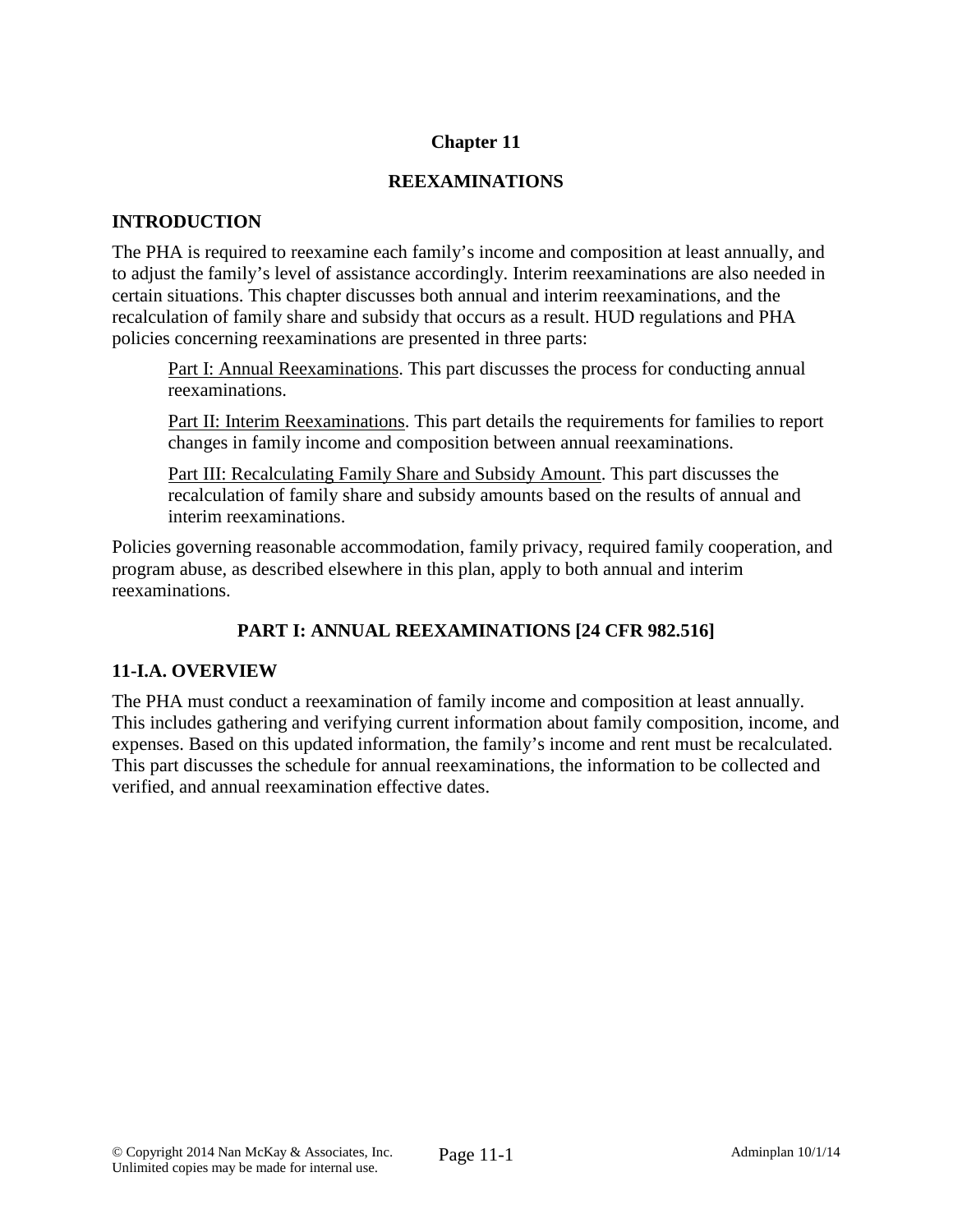# **11-I.B. SCHEDULING ANNUAL REEXAMINATIONS**

The PHA must establish a policy to ensure that the annual reexamination for each family is completed *within* a 12-month period, and may require reexaminations more frequently [HCV GB p. 12-1].

### PHA Policy

The PHA will begin the annual reexamination process **60** days in advance of its scheduled effective date. Generally, the PHA will schedule annual reexamination effective dates to coincide with the family's anniversary date.

*Anniversary date* is defined as 12 months from the effective date of the family's last annual reexamination or, during a family's first year in the program, from the effective date of the family's initial examination (admission).

If the family moves to a new unit, the PHA will perform a new annual reexamination.

The PHA also may schedule an annual reexamination for completion prior to the anniversary date for administrative purposes.

#### **Notification of and Participation in the Annual Reexamination Process**

The PHA is required to obtain the information needed to conduct annual reexaminations. How that information will be collected is left to the discretion of the PHA. However, PHAs should give tenants who were not provided the opportunity the option to complete Form HUD-92006 at this time [Notice PIH 2009-36].

## PHA Policy

Families generally are required to participate in an annual reexamination interview, which must be attended by the head of household, spouse, or cohead. If participation in an in-person interview poses a hardship because of a family member's disability, the family should contact the PHA to request a reasonable accommodation (see Chapter 2).

Notification of annual reexamination interviews will be sent by first-class mail and will contain the date, time, and location of the interview. In addition, it will inform the family of the information and documentation that must be brought to the interview.

If the family is unable to attend a scheduled interview, the family should contact the PHA in advance of the interview to schedule a new appointment. If a family does not attend the scheduled interview, the PHA will send a second notification with a new interview date and appointment time.

If a family fails to attend two scheduled interviews without PHA approval, or if the notice is returned by the post office with no forwarding address, a notice of termination will be sent to the family's address of record.

An advocate, interpreter, or other assistant may assist the family in the interview process.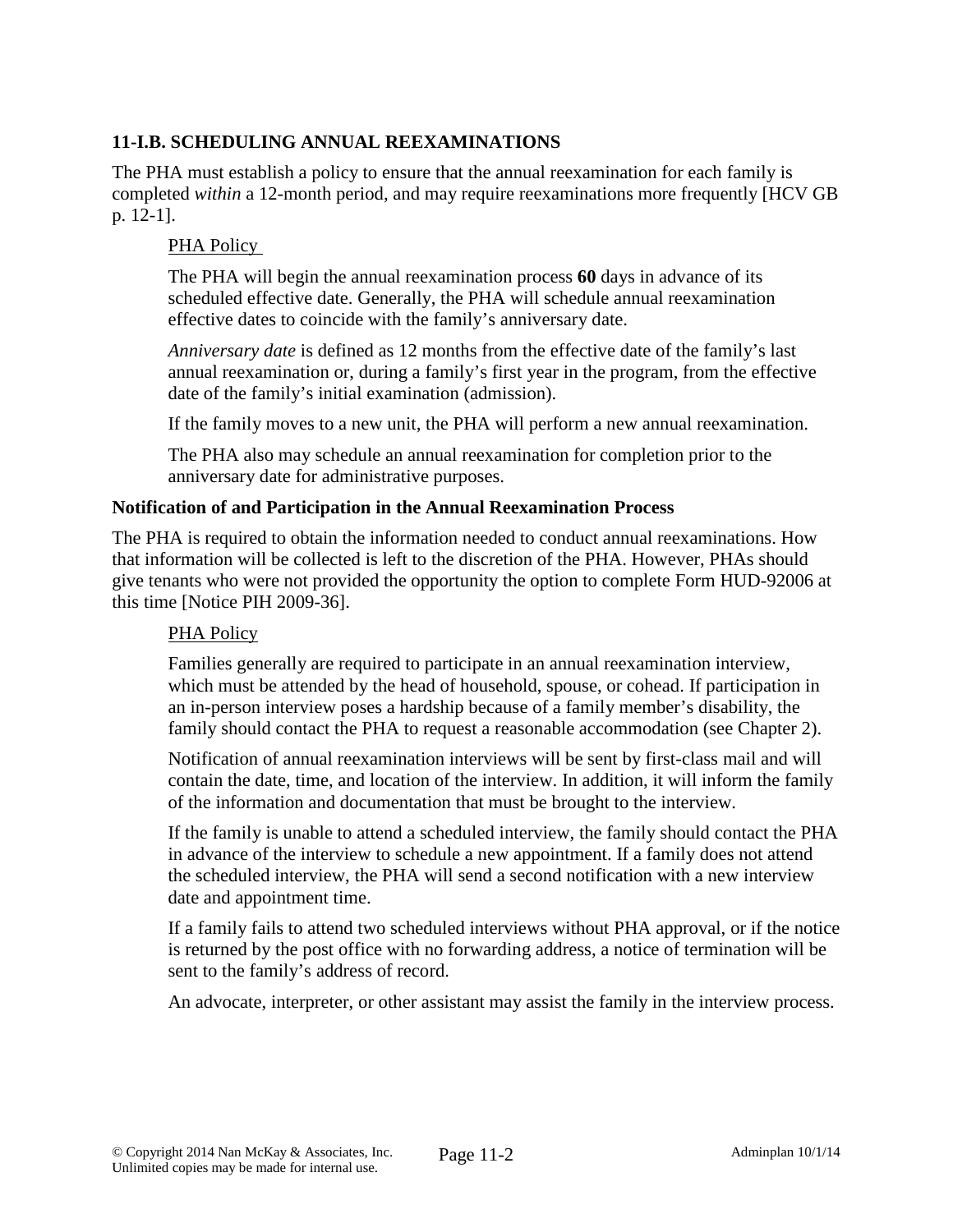# **11-I.C. CONDUCTING ANNUAL REEXAMINATIONS**

As part of the annual reexamination process, families are required to provide updated information to the PHA regarding the family's income, expenses, and composition [24 CFR 982.551(b)].

### PHA Policy

Families will be asked to bring all required information (as described in the reexamination notice) to the reexamination appointment. The required information will include a PHA-designated reexamination form, an Authorization for the Release of Information/Privacy Act Notice, as well as supporting documents or forms related to the family's income, expenses, and family composition.

Any required documents or information that the family is unable to provide at the time of the interview must be provided within 10 business days of the interview. If the family is unable to obtain the information or materials within the required time frame, the family may request an extension.

If the family does not provide the required documents or information within the required time period (plus any extensions), the family will be sent a notice of termination (See Chapter 12).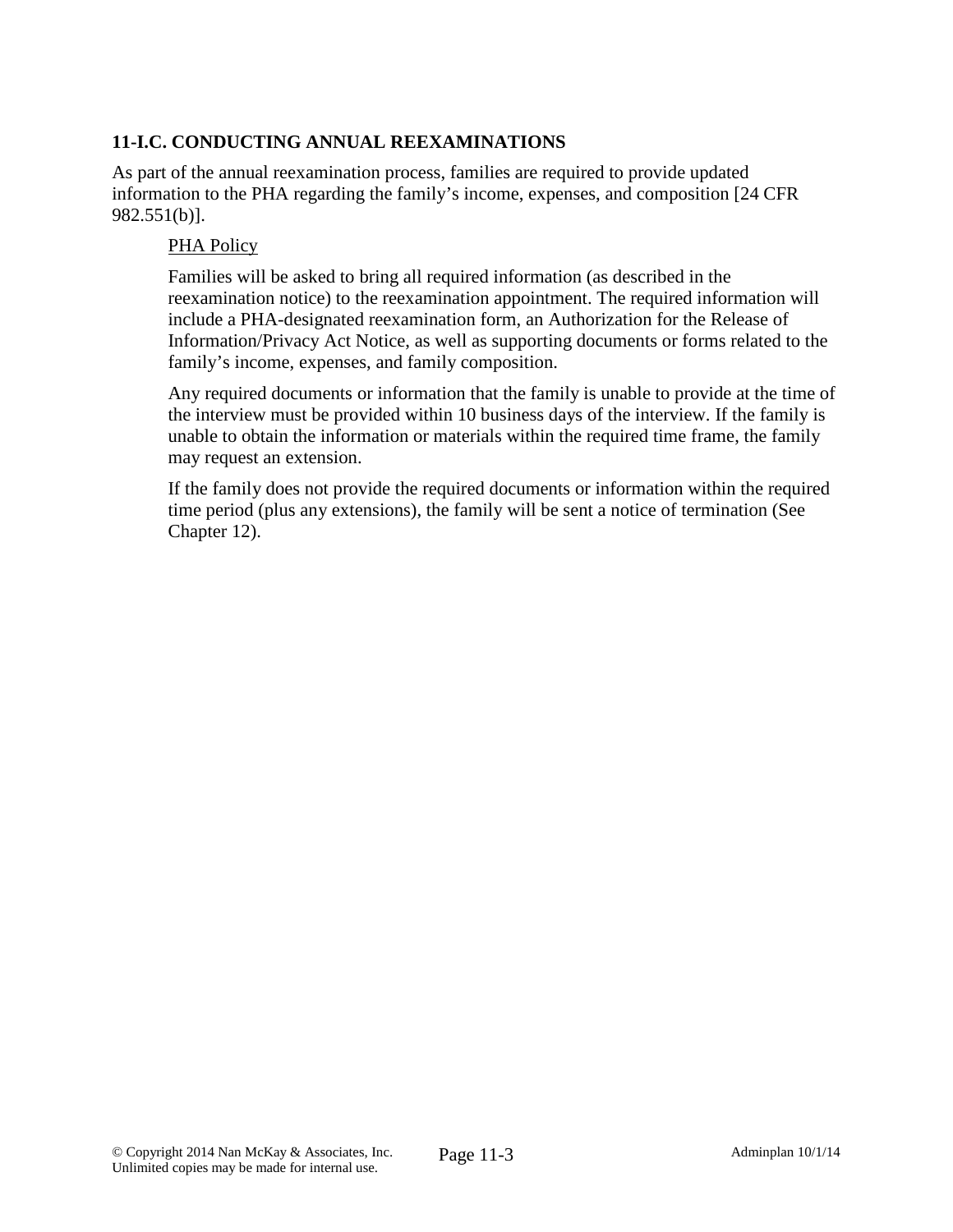The information provided by the family generally must be verified in accordance with the policies in Chapter 7. Unless the family reports a change, or the PHA has reason to believe a change has occurred in information previously reported by the family, certain types of information that are verified at admission typically do not need to be re-verified on an annual basis. These include:

- Legal identity
- Age
- Social security numbers
- A person's disability status
- Citizenship or immigration status

If adding a new family member to the unit causes overcrowding according to the housing quality standards (HQS) (see Chapter 8), the PHA must issue the family a new voucher, and the family and PHA must try to find an acceptable unit as soon as possible. If an acceptable unit is available for rental by the family, the PHA must terminate the HAP contract in accordance with its terms [24 CFR 982.403].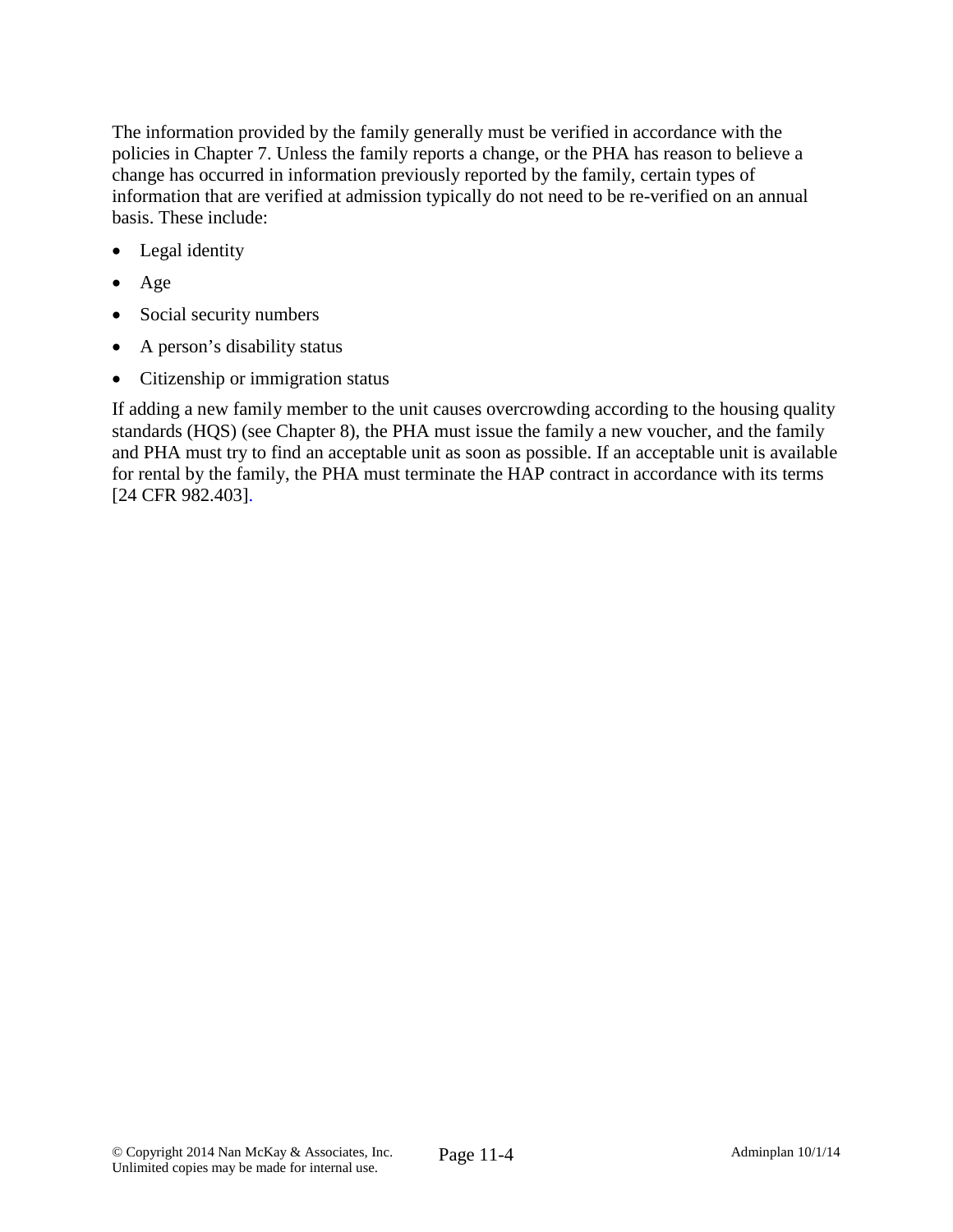# **11-I.D. DETERMINING ONGOING ELIGIBILITY OF CERTAIN STUDENTS [24 CFR 982.552(b)(5)]**

Section 327 of Public Law 109-115 established new restrictions on the ongoing eligibility of certain students (both part- and full-time) who are enrolled in institutions of higher education.

If a student enrolled in an institution of higher education is under the age of 24, is not a veteran, is not married, does not have a dependent child, and is not a person with disabilities receiving HCV assistance as of November 30, 2005, the student's eligibility must be reexamined along with the income eligibility of the student's parents on an annual basis. In these cases, both the student and the student's parents must be income eligible for the student to continue to receive HCV assistance. If, however, a student in these circumstances is determined independent from his or her parents in accordance with PHA policy, the income of the student's parents will not be considered in determining the student's ongoing eligibility.

Students who reside with parents in an HCV assisted unit are not subject to this provision. It is limited to students who are receiving assistance on their own, separately from their parents.

## PHA Policy

During the annual reexamination process, the PHA will determine the ongoing eligibility of each student who is subject to the eligibility restrictions in 24 CFR 5.612 by reviewing the student's individual income as well as the income of the student's parents. If the student has been determined "independent" from his/her parents based on the policies in Sections 3-II.E and 7-II.E, the parents' income will not be reviewed.

If the student is no longer income eligible based on his/her own income or the income of his/her parents, the student's assistance will be terminated in accordance with the policies in Section 12-I.D.

If the student continues to be income eligible based on his/her own income and the income of his/her parents (if applicable), the PHA will process a reexamination in accordance with the policies in this chapter.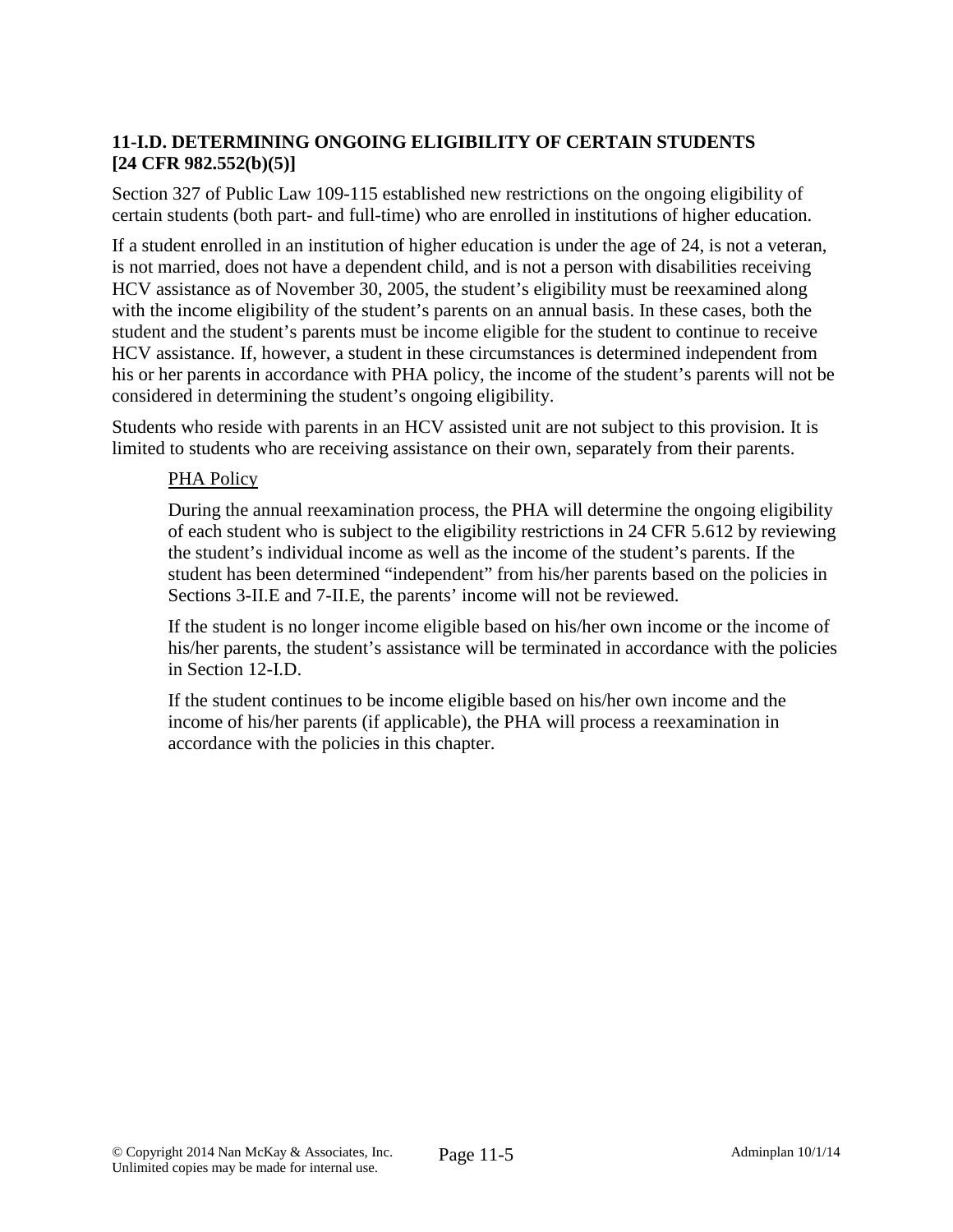## **11-I.E. EFFECTIVE DATES**

The PHA must establish policies concerning the effective date of changes that result from an annual reexamination [24 CFR 982.516].

### PHA Policy

In general, an *increase* in the family share of the rent that results from an annual reexamination will take effect on the family's anniversary date, and the family will be notified at least 30 days in advance.

If less than 30 days remain before the scheduled effective date, the increase will take effect on the first of the month following the end of the 30-day notice period.

If a family moves to a new unit, the increase will take effect on the effective date of the new lease and HAP contract, and no 30-day notice is required.

If the PHA chooses to schedule an annual reexamination for completion prior to the family's anniversary date for administrative purposes, the effective date will be determined by the PHA, but will always allow for the 30-day notice period.

If the family causes a delay in processing the annual reexamination, *increases* in the family share of the rent will be applied retroactively, to the scheduled effective date of the annual reexamination. The family will be responsible for any overpaid subsidy and may be offered a repayment agreement in accordance with the policies in Chapter 16.

In general, a *decrease* in the family share of the rent that results from an annual reexamination will take effect on the family's anniversary date.

If a family moves to a new unit, the decrease will take effect on the effective date of the new lease and HAP contract.

If the PHA chooses to schedule an annual reexamination for completion prior to the family's anniversary date for administrative purposes, the effective date will be determined by the PHA.

If the family causes a delay in processing the annual reexamination, d*ecreases* in the family share of the rent will be applied prospectively, from the first day of the month following completion of the reexamination processing.

Delays in reexamination processing are considered to be caused by the family if the family fails to provide information requested by the PHA by the date specified, and this delay prevents the PHA from completing the reexamination as scheduled.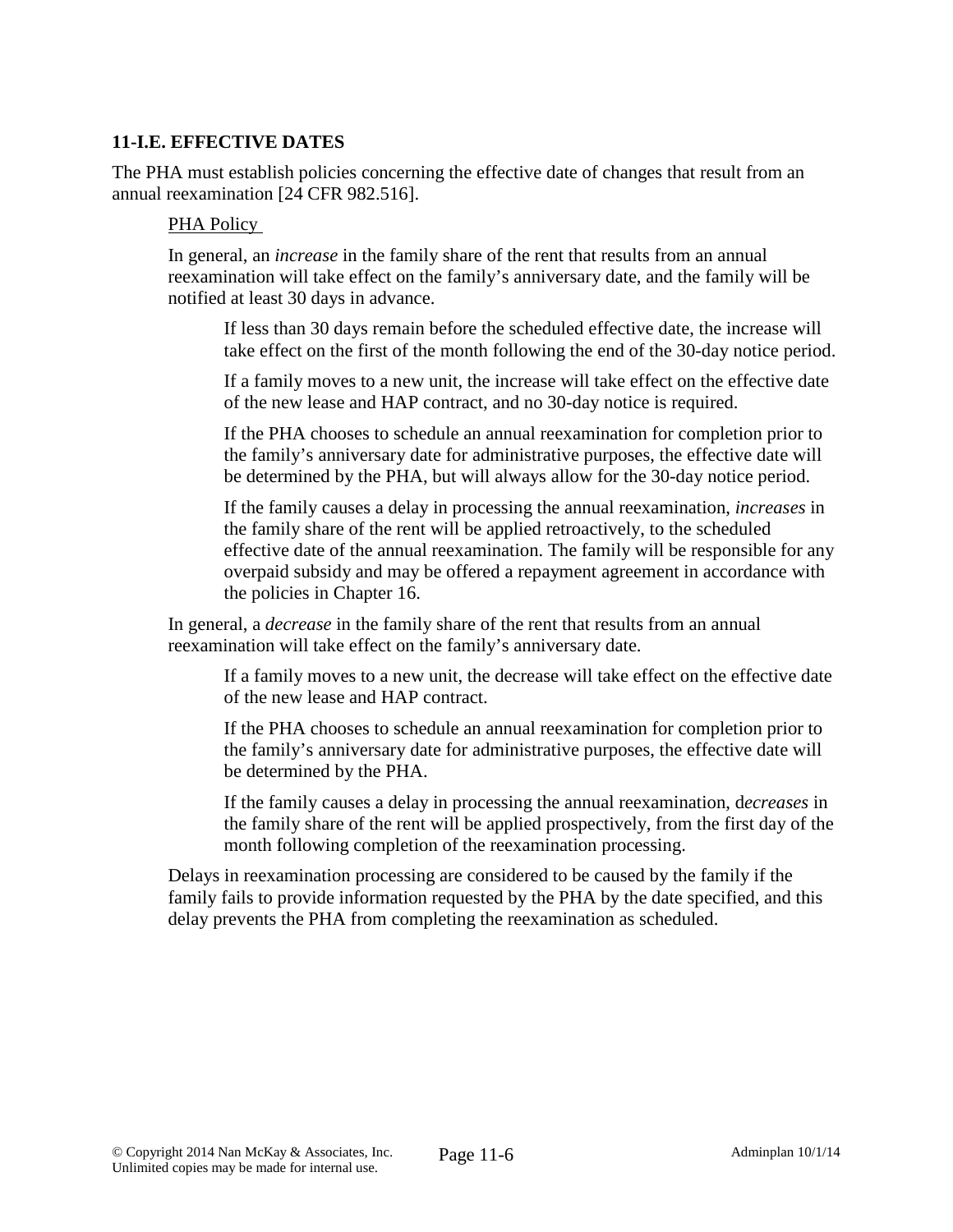# **PART II: INTERIM REEXAMINATIONS [24 CFR 982.516]**

### **11-II.A. OVERVIEW**

Family circumstances may change between annual reexaminations. HUD and PHA policies dictate what kinds of information about changes in family circumstances must be reported, and under what circumstances the PHA must process interim reexaminations to reflect those changes. HUD regulations also permit the PHA to conduct interim reexaminations of income or family composition at any time. When an interim reexamination is conducted, only those factors that have changed are verified and adjusted [HCV GB, p. 12-10].

In addition to specifying what information the family must report, HUD regulations permit the family to request an interim determination if other aspects of the family's income or composition changes. The PHA must complete the interim reexamination within a reasonable time after the family's request.

This part includes HUD and PHA policies describing what changes families are required to report, what changes families may choose to report, and how the PHA will process both PHAand family-initiated interim reexaminations.

## **11-II.B. CHANGES IN FAMILY AND HOUSEHOLD COMPOSITION**

The family is required to report all changes in family composition. The PHA must adopt policies prescribing when and under what conditions the family must report changes in income and housing composition. However, due to family obligations under the program, the PHA has limited discretion in this area.

#### PHA Policy

The family may request an interim determination of family income or composition because of any changes since the last determination. The PHA must make the interim determination within a reasonable time after the family request. The PHA will not conduct interim re-examination for increases in a participant family's income; the PHA will only conduct interims for decreases in income. The family must report any and all changes, in writing, to the PHA within 10 business days of the change. If the family fails to report and change, any income will then be counted as total family income.

#### **New Family Members Not Requiring PHA Approval**

The addition of a family member as a result of birth, adoption, or court-awarded custody does not require PHA approval. However, the family is required to promptly notify the PHA of the addition [24 CFR 982.551(h)(2)].

#### PHA Policy

The family must inform the PHA of the birth, adoption, or court-awarded custody of a child within 10 business days.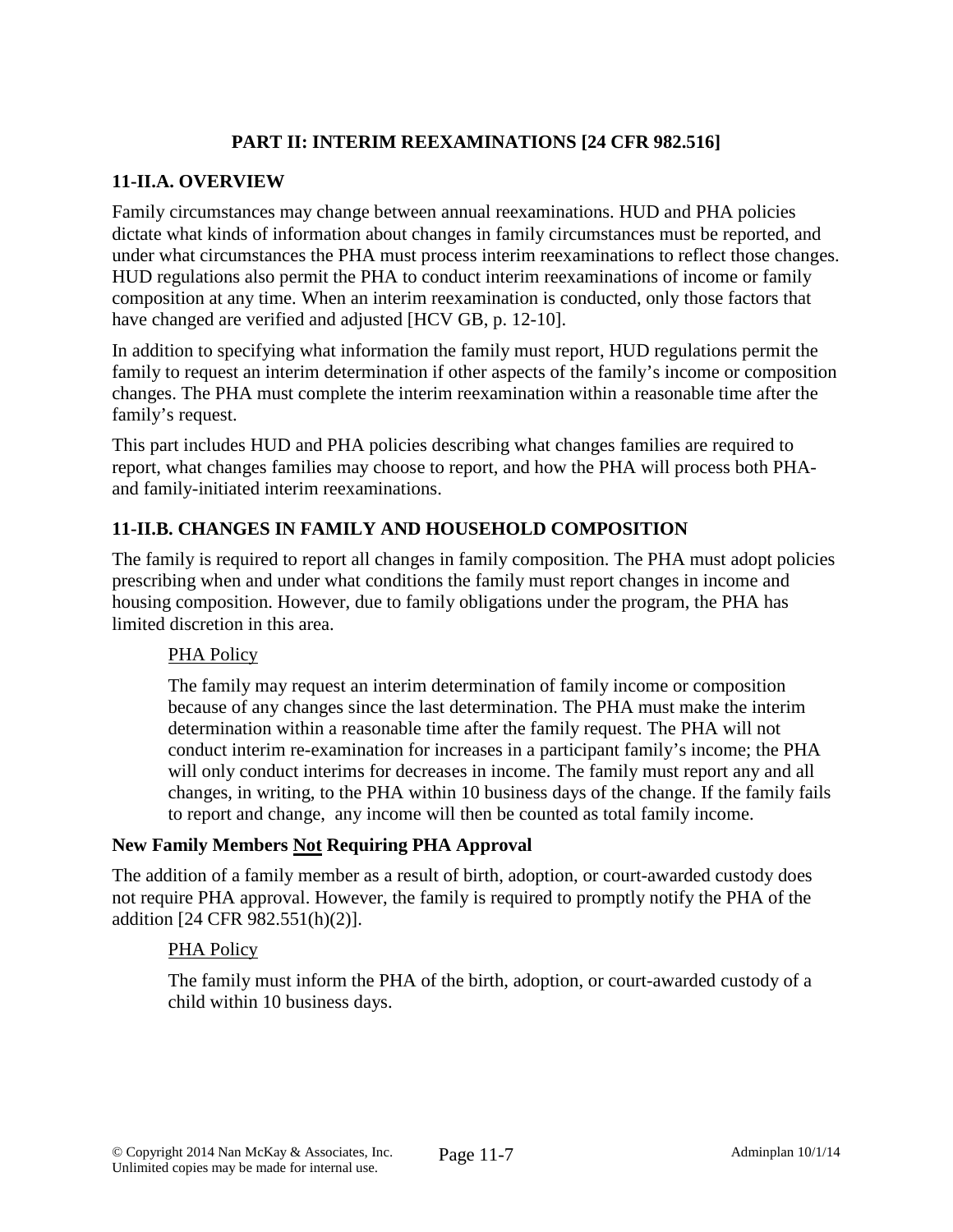## **New Family and Household Members Requiring Approval**

With the exception of children who join the family as a result of birth, adoption, or courtawarded custody, a family must request PHA approval to add a new family member [24 CFR 982.551(h)(2)] or other household member (live-in aide or foster child) [24 CFR 982.551(h)(4)].

When any new family member is added, the PHA must conduct a reexamination to determine any new income or deductions associated with the additional family member and to make appropriate adjustments in the family share of the rent and the HAP payment [24 CFR 982.516(e)].

If a change in family size causes a violation of Housing Quality Standards (HQS) space standards (see Chapter 8), the PHA must issue the family a new voucher, and the family and PHA must try to find an acceptable unit as soon as possible. If an acceptable unit is available for rental by the family, the PHA must terminate the family's HAP contract in accordance with its terms [24 CFR 982.403].

## PHA Policy

Families must request PHA approval to add a new family member, live-in aide, foster child, or foster adult. This includes any person not on the lease who is expected to stay in the unit for more than 30 consecutive days or 90 cumulative days within a 12-month period and therefore no longer qualifies as a "guest." Requests must be made in writing and approved by the PHA prior to the individual moving into the unit.

The PHA will not approve the addition of a new family or household member unless the individual meets the PHA's eligibility criteria (see Chapter 3) and documentation requirements (see Chapter 7, Part II).

The PHA will not approve the addition of a foster child or foster adult if it will cause a violation of HQS space standards.

If the PHA determines an individual meets the PHA's eligibility criteria and documentation requirements, the PHA will provide written approval to the family. If the approval of a new family member or live-in aide will cause overcrowding according to HQS standards, the approval letter will explain that the family will be issued a voucher and will be required to move.

If the PHA determines that an individual does not meet the PHA's eligibility criteria or documentation requirements, the PHA will notify the family in writing of its decision to deny approval of the new family or household member and the reasons for the denial.

The PHA will make its determination within 10 business days of receiving all information required to verify the individual's eligibility.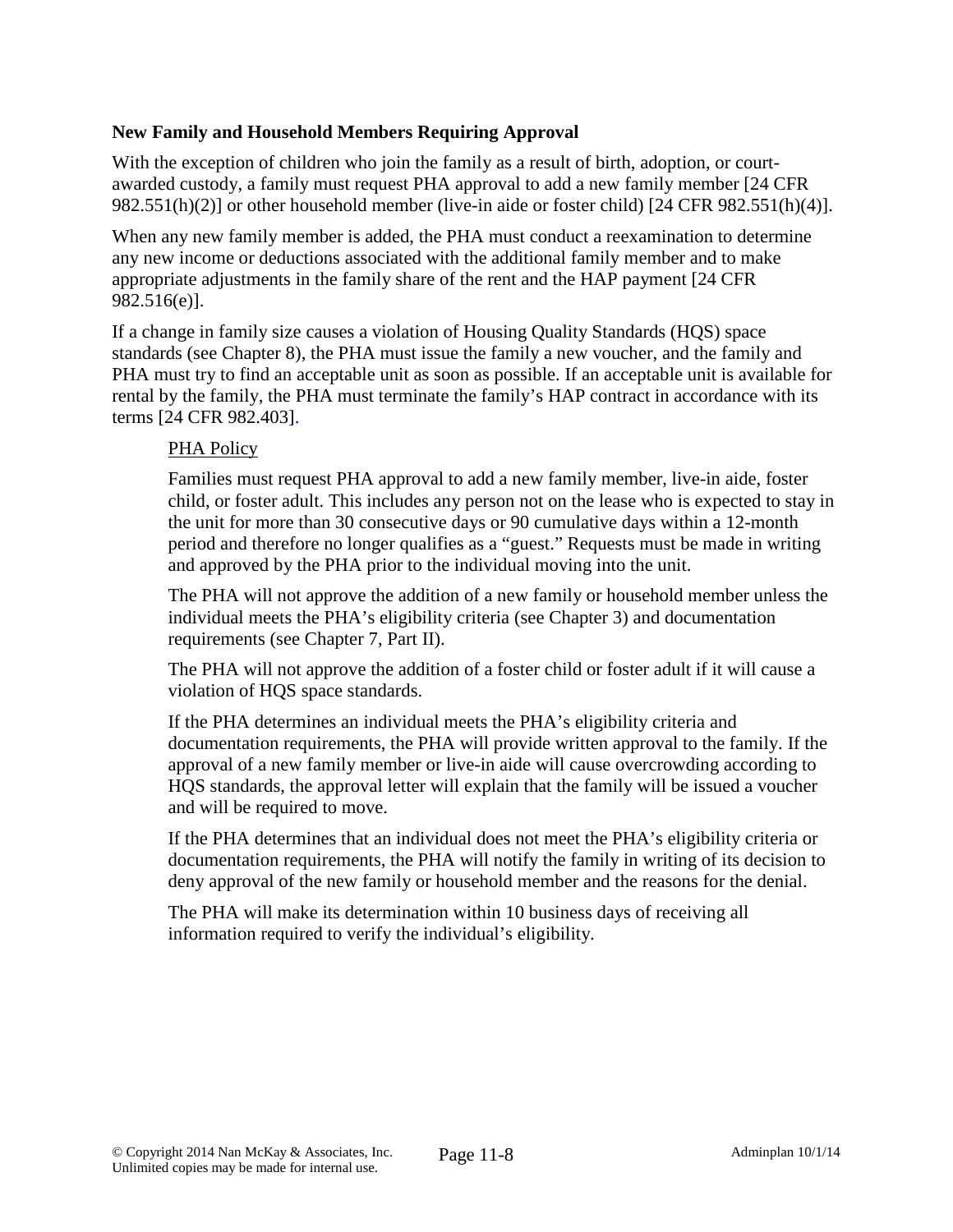## **Departure of a Family or Household Member**

Families must promptly notify the PHA if any family member no longer lives in the unit

[24 CFR 982.551(h)(3)]. Because household members are considered when determining the family unit (voucher) size [24 CFR 982.402], the PHA also needs to know when any live-in aide, foster child, or foster adult ceases to reside in the unit.

### PHA Policy

If a household member ceases to reside in the unit, the family must inform the PHA within 10 business days. This requirement also applies to a family member who has been considered temporarily absent at the point that the family concludes the individual is permanently absent.

If a live-in aide, foster child, or foster adult ceases to reside in the unit, the family must inform the PHA within 10 business days.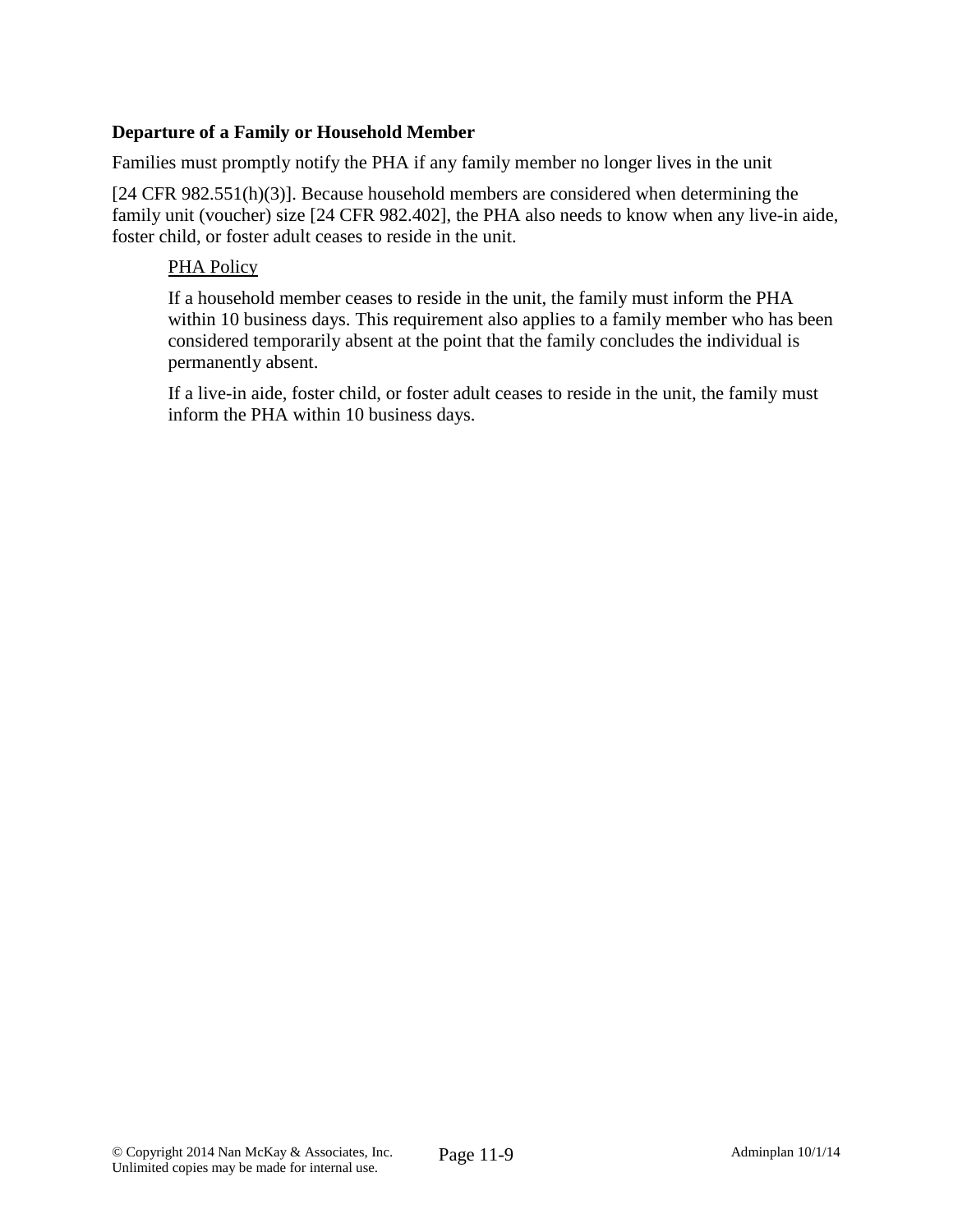# **11-II.C. CHANGES AFFECTING INCOME OR EXPENSES**

Interim reexaminations can be scheduled either because the PHA has reason to believe that changes in income or expenses may have occurred, or because the family reports a change. When a family reports a change, the PHA may take different actions depending on whether the family reported the change voluntarily, or because it was required to do so.

#### **PHA-Initiated Interim Reexaminations**

PHA-initiated interim reexaminations are those that are scheduled based on circumstances or criteria defined by the PHA. They are not scheduled because of changes reported by the family.

#### PHA Policy

The PHA will conduct interim reexaminations in each of the following instances:

For families receiving the Earned Income Disallowance (EID), the PHA will conduct an interim reexamination at the start and conclusion of the second 12 month exclusion period (50 percent phase-in period).

If the family has reported zero income, the PHA will conduct an interim reexamination every 3 months as long as the family continues to report that they have no income.

If at the time of the annual reexamination, it is not feasible to anticipate a level of income for the next 12 months (e.g. seasonal or cyclic income), the PHA will schedule an interim reexamination to coincide with the end of the period for which it is feasible to project income.

If at the time of the annual reexamination, tenant declarations were used on a provisional basis due to the lack of third-party verification, and third-party verification becomes available, the PHA will conduct an interim reexamination.

The PHA may conduct an interim reexamination at any time in order to correct an error in a previous reexamination, or to investigate a tenant fraud complaint.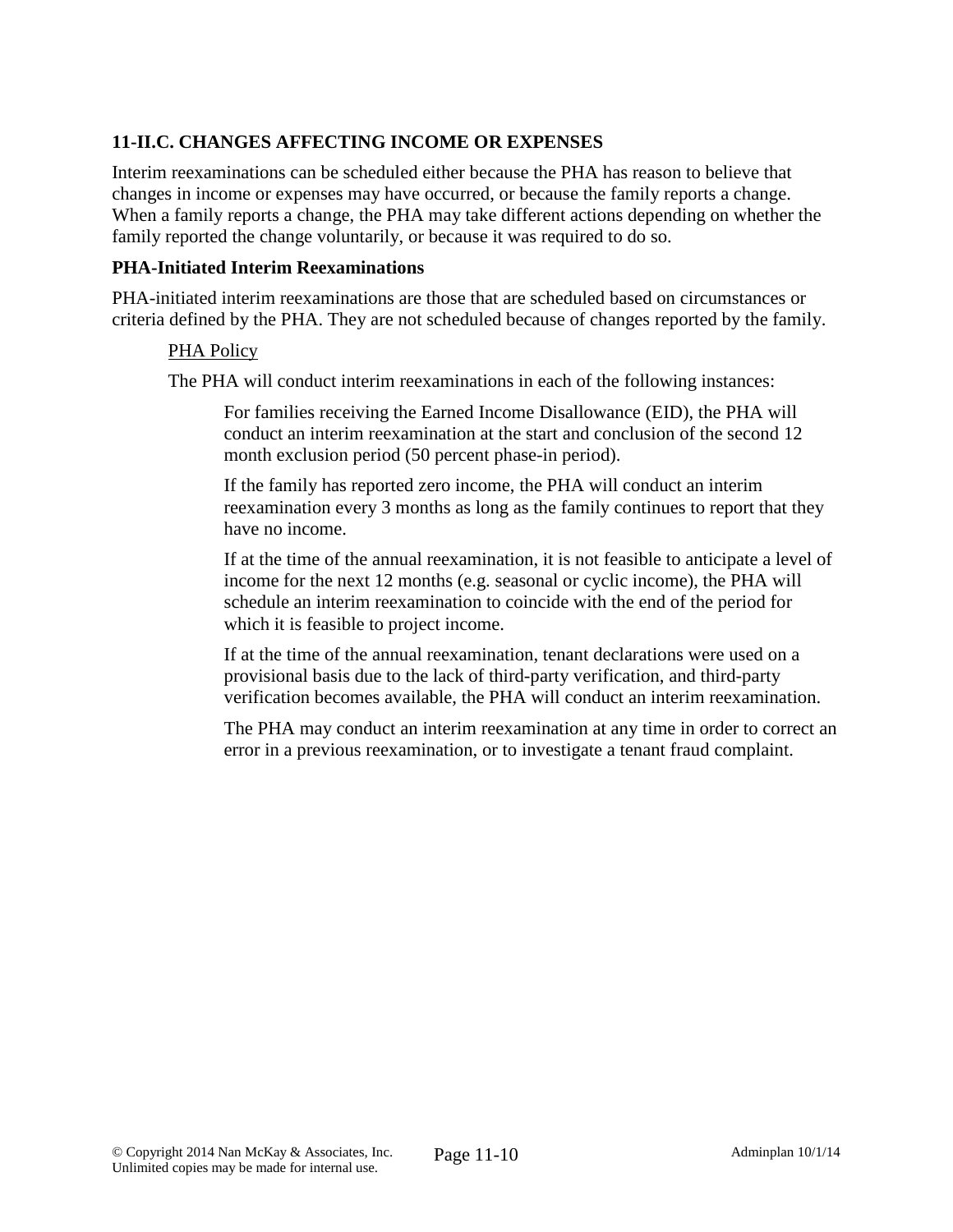## **Family-Initiated Interim Reexaminations**

The PHA must adopt policies prescribing when and under what conditions the family must report changes in family income or expenses [24 CFR 982.516(c)]. In addition, HUD regulations require that the family be permitted to obtain an interim reexamination any time the family has experienced a change in circumstances since the last determination [24 CFR 982.516(b)(2)].

### *Required Reporting*

HUD regulations give the PHA the freedom to determine the circumstances under which families will be required to report changes affecting income.

### PHA Policy

Families are required to report all increases in earned income, including new employment, within 10 business days of the date the change takes effect.

Families are required to report all changes in household income, regardless of the source of the income.

### *Optional Reporting*

The family may request an interim reexamination any time the family has experienced a change in circumstances since the last determination [24 CFR 982.516(b)(2)]. The PHA must process the request if the family reports a change that will result in a reduced family income [HCV GB, p. 12-9].

If a family reports a decrease in income from the loss of welfare benefits due to fraud or noncompliance with a welfare agency requirement to participate in an economic self-sufficiency program, the family's share of the rent will not be reduced [24 CFR 5.615]. For more information regarding the requirement to impute welfare income see Chapter 6.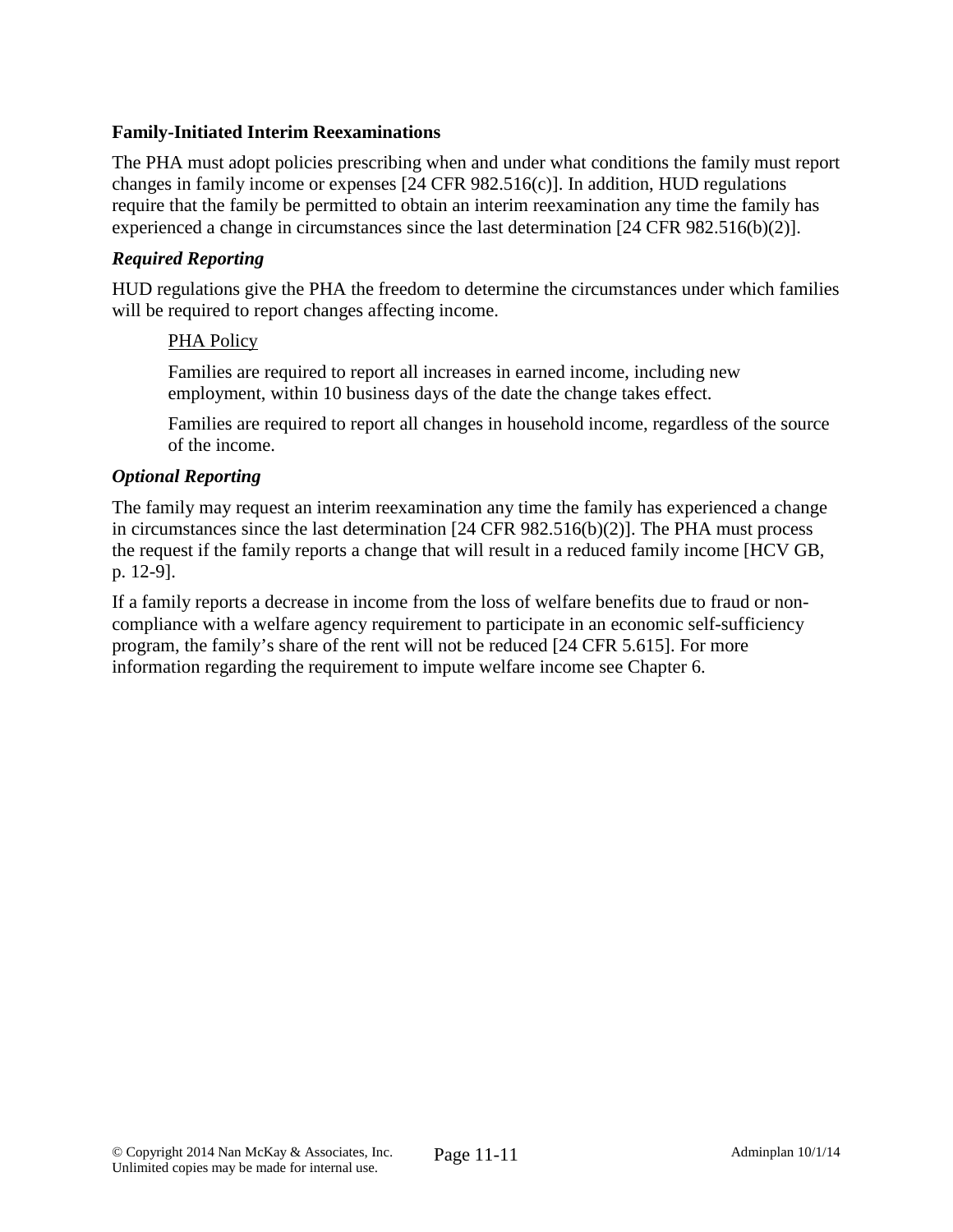# **11-II.D. PROCESSING THE INTERIM REEXAMINATION**

### **Method of Reporting**

### PHA Policy

The family must notify the PHA of changes in writing.

Based on the type of change reported, the PHA will determine the documentation the family will be required to submit. The family must submit any required information or documents at the time of their scheduled appointment; if they fail to do so, it will delay the change. All documents must be received within 10 days of the appointment. The PHA will accept required documentation by mail, by fax, or in person.

#### **Effective Dates**

The PHA must establish the time frames in which any changes that result from an interim reexamination will take effect [24 CFR 982.516(d)]. The changes may be applied either retroactively or prospectively, depending on whether there is to be an increase or a decrease in the family share of the rent, and whether the family reported any required information within the required time frames [HCV GB, p. 12-10].

### PHA Policy

If the family share of the rent is to *increase*:

The increase generally will be effective on the first of the month following 30 days' notice to the family.

If a family fails to report a change within the required time frames, or fails to provide all required information within the required time frames, the increase will be applied retroactively, to the date it would have been effective had the information been provided on a timely basis. The family will be responsible for any overpaid subsidy and may be offered a repayment agreement in accordance with the policies in Chapter 16. All changes must be in by the  $15<sup>th</sup>$  of each month.

If the family share of the rent is to *decrease*:

The decrease will be effective on the first day of the month following the month in which the change was reported and all required documentation was submitted. In cases where the change cannot be verified until after the date the change would have become effective, the change will be made retroactively. All changes must be in by the  $15<sup>th</sup>$  of each month.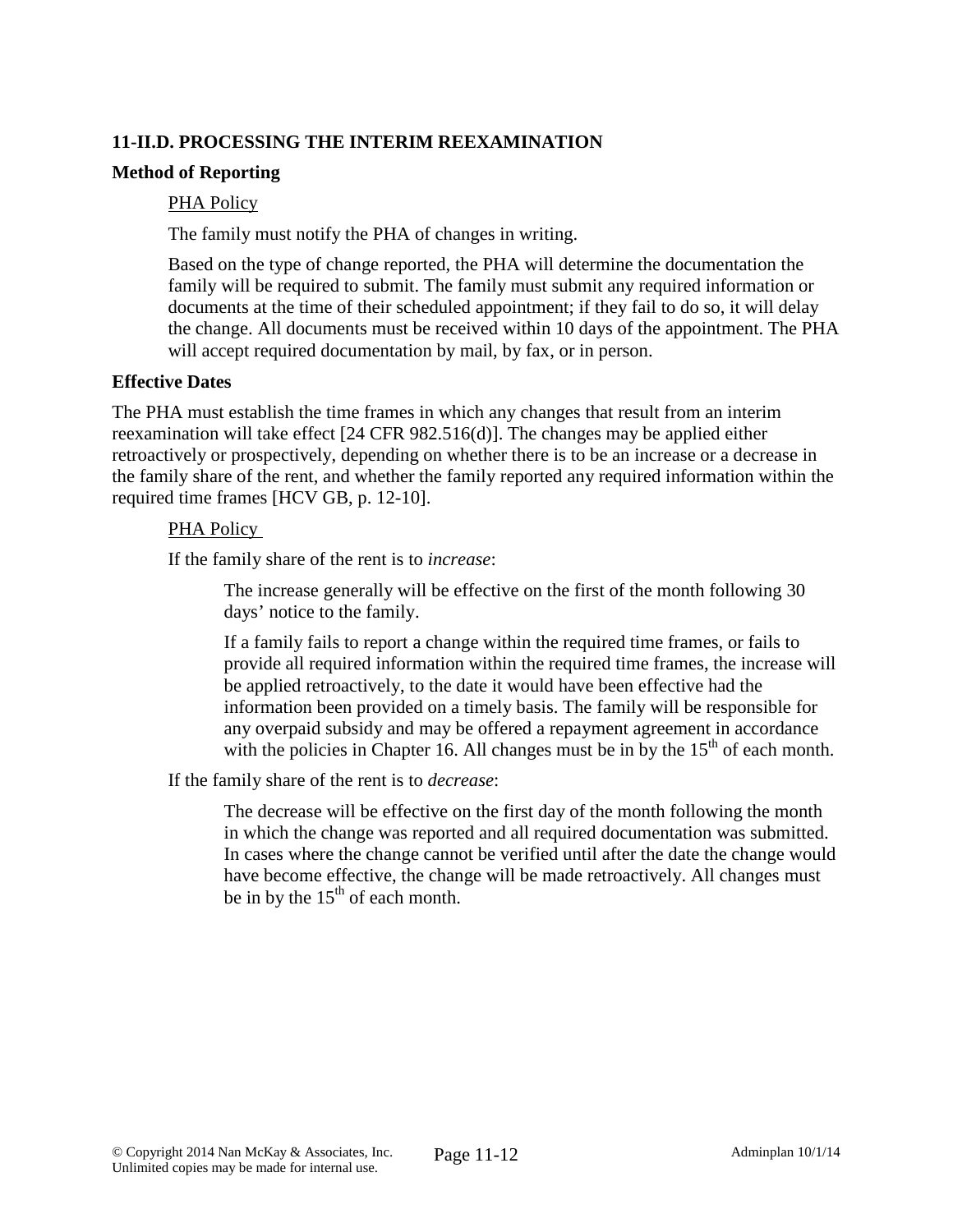# **PART III: RECALCULATING FAMILY SHARE AND SUBSIDY AMOUNT**

### **11-III.A. OVERVIEW**

After gathering and verifying required information for an annual or interim reexamination, the PHA must recalculate the family share of the rent and the subsidy amount, and notify the family and owner of the changes [24 CFR 982.516(d)(2), HCV 12-6 and 12-10]. While the basic policies that govern these calculations are provided in Chapter 6, this part lays out policies that affect these calculations during a reexamination.

## **11-III.B. CHANGES IN PAYMENT STANDARDS AND UTILITY ALLOWANCES**

In order to calculate the family share of the rent and HAP amount correctly, changes in payment standards, subsidy standards, or utility allowances may need to be updated and included in the PHA's calculations.

Specific policies governing how subsidy standards, payment standards, and utility allowances are applied are discussed below.

### **Payment Standards [24 CFR 982.505]**

The family share of the rent and HAP calculations must use the correct payment standard for the family, taking into consideration the family unit size, the size of unit, and the area in which the unit is located [HCV GB, p. 12-5]. See Chapter 6 for information on how to select the appropriate payment standard.

When the PHA changes its payment standards or the family's situation changes, new payment standards are applied at the following times:

- If the PHA's payment standard amount changes during the term of the HAP contract, the date on which the new standard is applied depends on whether the standard has increased or decreased:
	- If the payment standard amount has i*ncreased,* the increased payment standard will be applied at the *first annual* reexamination following the effective date of the increase in the payment standard.
	- If the payment standard amount has *decreased*, the decreased payment standard will be applied at the *second annual* reexamination following the effective date of the decrease in the payment standard.
- If the family moves to a new unit, or a new HAP contract is executed due to changes in the lease (even if the family remains in place) the current payment standard applicable to the family will be used when the new HAP contract is processed.